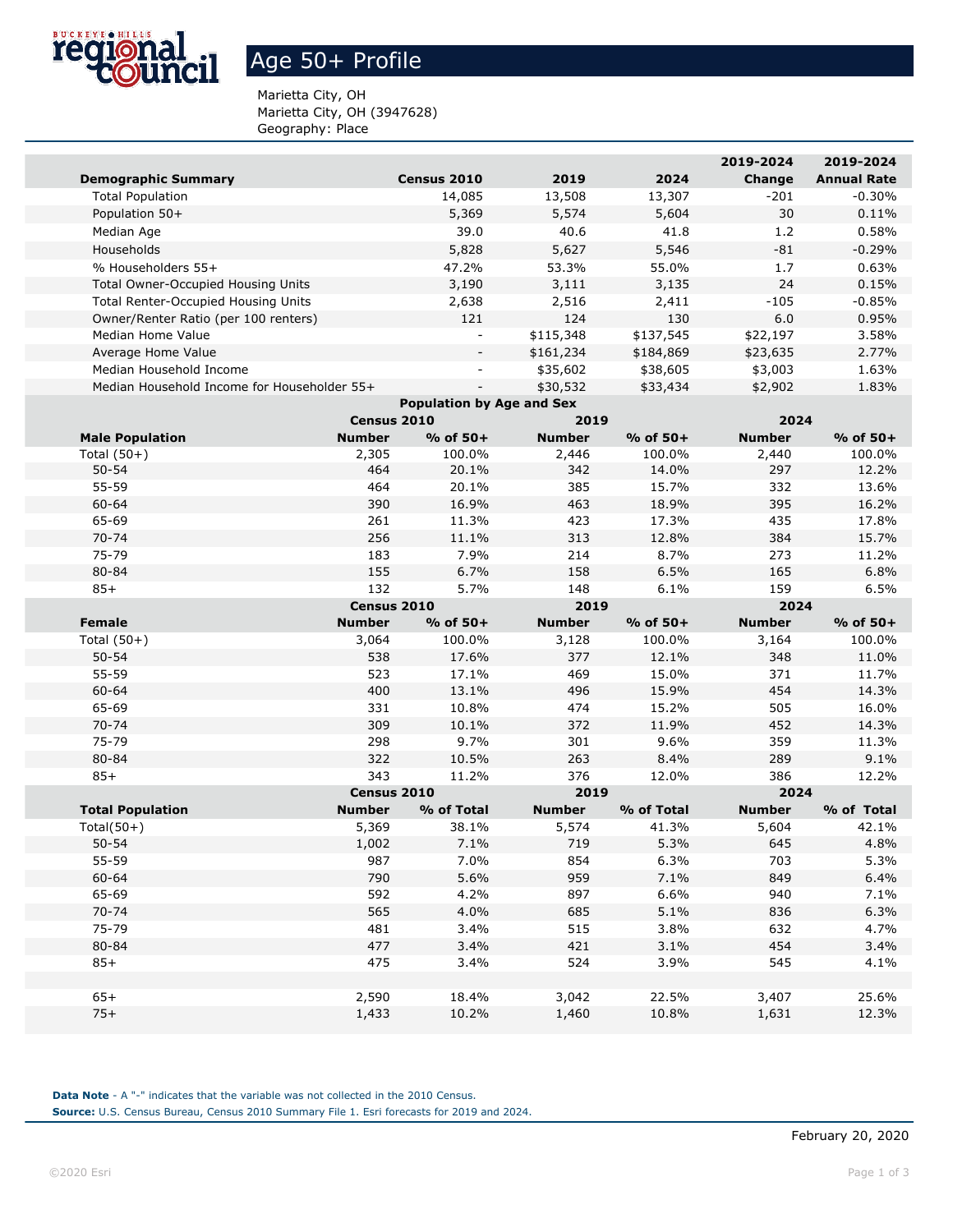

## Age 50+ Profile

Marietta City, OH **Prepared by Esri** Prepared by Esri Marietta City, OH (3947628) Geography: Place

|                     |           |                |          | 2019 Households by Income and Age of Householder 55+ |          |                |              |                |
|---------------------|-----------|----------------|----------|------------------------------------------------------|----------|----------------|--------------|----------------|
|                     | $55 - 64$ | <b>Percent</b> | 65-74    | Percent                                              | $75+$    | <b>Percent</b> | <b>Total</b> | <b>Percent</b> |
| Total               | 1,099     | 100%           | 980      | 100%                                                 | 920      | 100%           | 2,999        | 100%           |
| $<$ \$15,000        | 227       | 20.7%          | 201      | 20.5%                                                | 260      | 28.3%          | 688          | 22.9%          |
| \$15,000-\$24,999   | 136       | 12.4%          | 179      | 18.3%                                                | 268      | 29.1%          | 583          | 19.4%          |
| \$25,000-\$34,999   | 108       | 9.8%           | 116      | 11.8%                                                | 143      | 15.5%          | 367          | 12.2%          |
| \$35,000-\$49,999   | 162       | 14.7%          | 154      | 15.7%                                                | 107      | 11.6%          | 423          | 14.1%          |
| \$50,000-\$74,999   | 171       | 15.6%          | 128      | 13.1%                                                | 55       | 6.0%           | 354          | 11.8%          |
| \$75,000-\$99,999   | 153       | 13.9%          | 99       | 10.1%                                                | 27       | 2.9%           | 279          | 9.3%           |
| \$100,000-\$149,999 | 86        | 7.8%           | 70       | 7.1%                                                 | 35       | 3.8%           | 191          | 6.4%           |
| \$150,000-\$199,999 | 21        | 1.9%           | 11       | 1.1%                                                 | 14       | 1.5%           | 46           | 1.5%           |
| $$200,000+$         | 35        | 3.2%           | 22       | 2.2%                                                 | 11       | 1.2%           | 68           | 2.3%           |
|                     |           |                |          |                                                      |          |                |              |                |
| Median HH Income    | \$41,058  |                | \$34,331 |                                                      | \$21,371 |                | \$30,532     |                |
| Average HH Income   | \$58,904  |                | \$50,957 |                                                      | \$35,617 |                | \$49,163     |                |
|                     |           |                |          | 2024 Households by Income and Age of Householder 55+ |          |                |              |                |
|                     |           |                |          |                                                      |          |                |              |                |
|                     | $55 - 64$ | <b>Percent</b> | 65-74    | Percent                                              | $75+$    | <b>Percent</b> | <b>Total</b> | <b>Percent</b> |
| Total               | 934       | 100%           | 1,089    | 100%                                                 | 1,026    | 100%           | 3,049        | 100%           |
| $<$ \$15,000        | 170       | 18.2%          | 205      | 18.8%                                                | 286      | 27.9%          | 661          | 21.7%          |
| \$15,000-\$24,999   | 94        | 10.1%          | 165      | 15.2%                                                | 257      | 25.0%          | 516          | 16.9%          |
| \$25,000-\$34,999   | 92        | 9.9%           | 133      | 12.2%                                                | 171      | 16.7%          | 396          | 13.0%          |
| \$35,000-\$49,999   | 134       | 14.3%          | 174      | 16.0%                                                | 124      | 12.1%          | 432          | 14.2%          |
| \$50,000-\$74,999   | 156       | 16.7%          | 159      | 14.6%                                                | 68       | 6.6%           | 383          | 12.6%          |
| \$75,000-\$99,999   | 141       | 15.1%          | 123      | 11.3%                                                | 38       | 3.7%           | 302          | 9.9%           |
| \$100,000-\$149,999 | 89        | 9.5%           | 90       | 8.3%                                                 | 48       | 4.7%           | 227          | 7.4%           |
| \$150,000-\$199,999 | 20        | 2.1%           | 14       | 1.3%                                                 | 23       | 2.2%           | 57           | 1.9%           |
| $$200,000+$         | 38        | 4.1%           | 26       | 2.4%                                                 | 11       | 1.1%           | 75           | 2.5%           |
|                     |           |                |          |                                                      |          |                |              |                |
| Median HH Income    | \$46,699  |                | \$37,702 |                                                      | \$23,260 |                | \$33,434     |                |

**Data Note:** Income is reported for households as of July 1, 2019 and represents annual income for the preceding year, expressed in 2017 dollars. Income is reported for households as of July 1, 2024 and represents annual income for the preceding year, expressed in 2022 dollars. **Source:** U.S. Census Bureau, Census 2010 Summary File 1. Esri forecasts for 2019 and 2024.